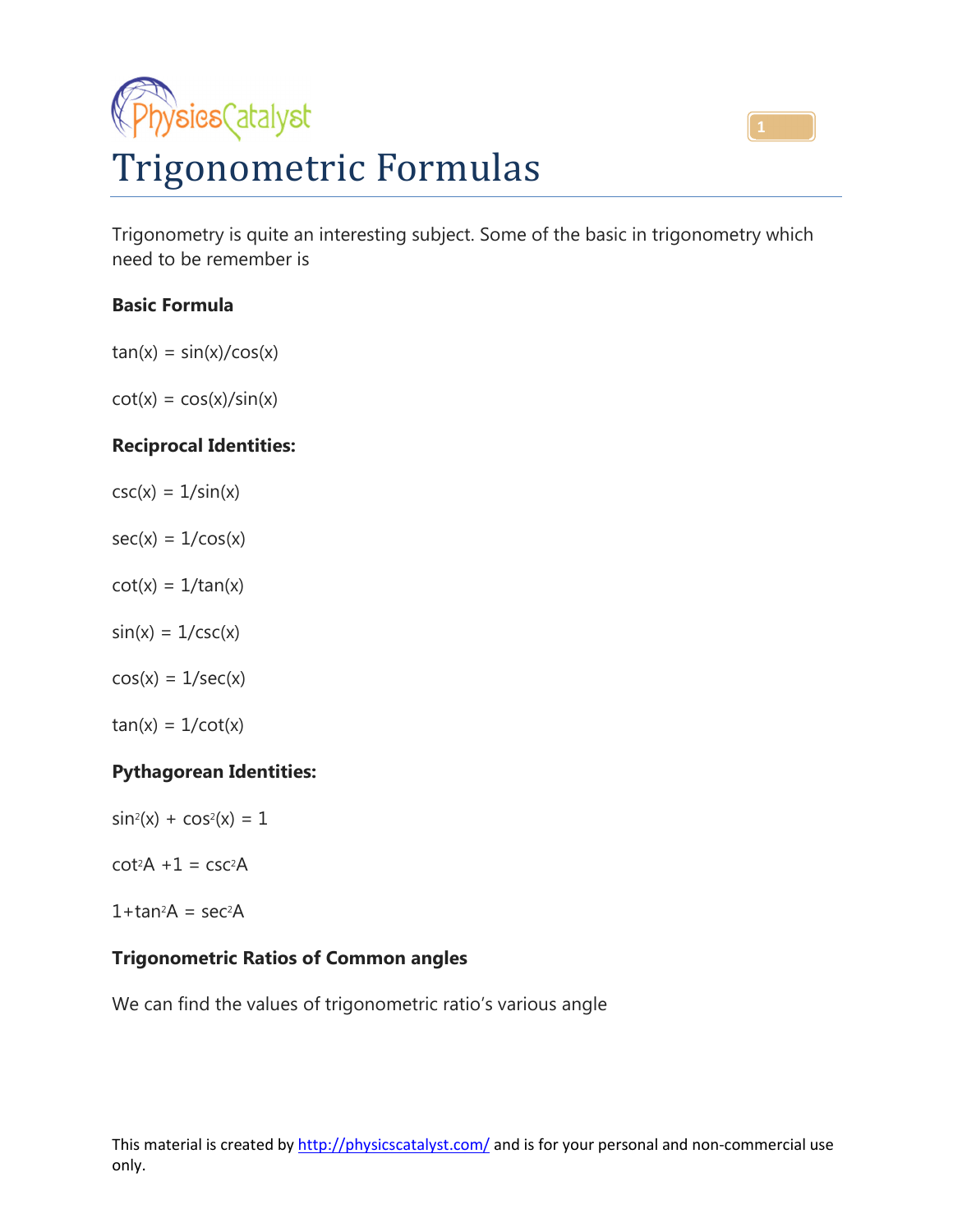

| Angles(A)      | <b>SinA</b>                | Cos A                | <b>TanA</b>    | Cosec A         | Sec A              | Cot A                 |
|----------------|----------------------------|----------------------|----------------|-----------------|--------------------|-----------------------|
| 0 <sup>0</sup> | 0                          |                      | 0              | Not<br>defined  |                    | <b>Not</b><br>defined |
| 300            | 1/2                        | $\frac{\sqrt{3}}{2}$ | $\sqrt{3}$     | $\overline{2}$  | $rac{2}{\sqrt{3}}$ | $\sqrt{3}$            |
| 450            | ı<br>$\overline{\sqrt{2}}$ | $rac{1}{\sqrt{2}}$   | 1              | $\sqrt{2}$      | $\sqrt{2}$         | 1                     |
| 600            | $\frac{\sqrt{3}}{2}$       | 1/2                  | $\sqrt{3}$     | 2<br>$\sqrt{3}$ | $\overline{2}$     | $rac{1}{\sqrt{3}}$    |
| 900            | 1                          | 0                    | Not<br>defined | 1               | Not<br>defined     | 0                     |

$$
\mathcal{M}^{\prime}
$$

V

f

# **Sum and Difference Formulas/Identities**

*Sin and cos function* 

- 1.  $cos(A+B) = cos(A)cos(B) sin(A)sin(B)$
- 2.  $cos(A-B) = cos(A)cos(B) + sin(A)sin(B)$
- 3. cos ( $\pi/2\pi/2$  -A) = sin(A)
- 4. sin  $(π/2π/2 A) = cos(A)$
- 5.  $sin(A+B) = sin(A)cos(B) + sin(B)cos(A)$
- 6.  $sin(A-B) = sin(A)cos(B) sin(B)cos(A)$

## *Tan and cot functions*

If none of the angles x, y and  $(x + y)$  is an odd multiple of  $π/2π/2$ 

$$
tan(A + B) = \frac{tan(A) + tan(B)}{1 - tan(A)tan(B)}
$$
  

$$
tan(A - B) = \frac{tan(A) - tan(B)}{1 + tan(A)tan(B)}
$$

If none of the angles x, y and  $(x + y)$  is a multiple of  $π/2π/2$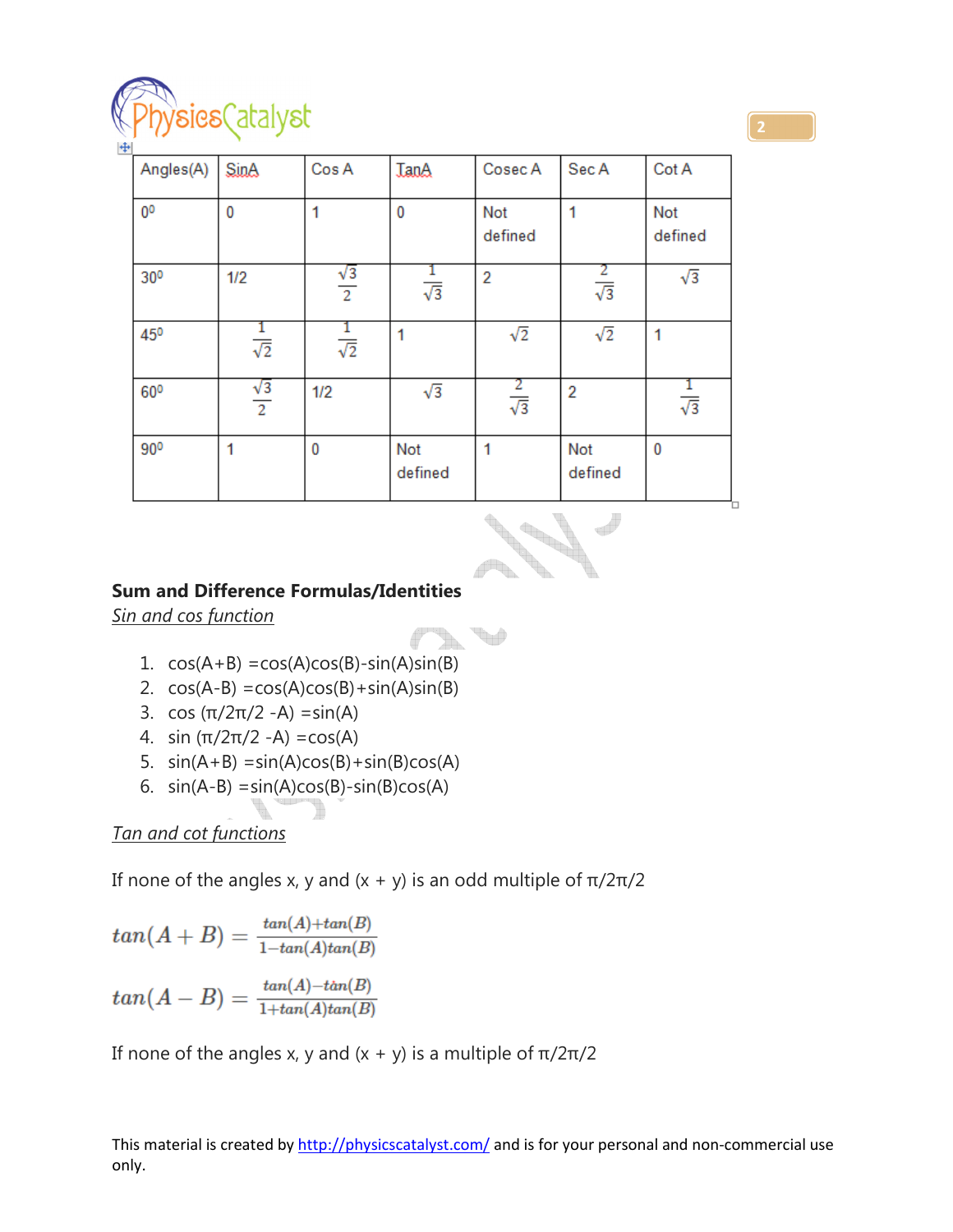

$$
cot(A + B) = \frac{cot(A)cot(B) - 1}{cot(A) + cot(B)}
$$

$$
cot(A - B) = \frac{cot(A)cot(B) + 1}{cot(B) - cot(A)}
$$

### **Some more Trigonometric Functions**

Double of x  
\n
$$
\cosh x
$$
\n
$$
\cosh x = \cos^2 x - \sin^2 x = 2\cos^2 x - 1 = 1 - 2\sin^2 x = \frac{1 - \tan^2 x}{1 + \tan^2 x}
$$
\n
$$
\sin 2x = 2\cos(x)\sin(x) = \frac{2\tan(x)}{1 + \tan^2 x}
$$
\n
$$
\tan 2x = \frac{2\tan(x)}{1 - \tan^2 x}
$$

$$
\frac{\text{Triple of x}}{\sin 3x} = 3\sin(x) - 4\sin^3 x
$$
\n
$$
\cos 3x = 4\cos^3 x - 3\cos(x)
$$
\n
$$
\tan(3x) = \frac{3\tan x - \tan^3 x}{1 - 3\tan^2 x}
$$

# **Some other Important functions**

$$
\begin{array}{l} cos(A) + cos(B) = 2 cos \frac{A+B}{2} cos \frac{A-B}{2} \\ cos(A) - cos(B) = -2 sin \frac{A+B}{2} sin \frac{A-B}{2} \\ sin(A) + sin(B) = 2 sin \frac{A+B}{2} cos \frac{A-B}{2} \\ sin(A) - sin(B) = 2 cos \frac{A+B}{2} sin \frac{A-B}{2} \end{array}
$$

# **Half Angle Formula**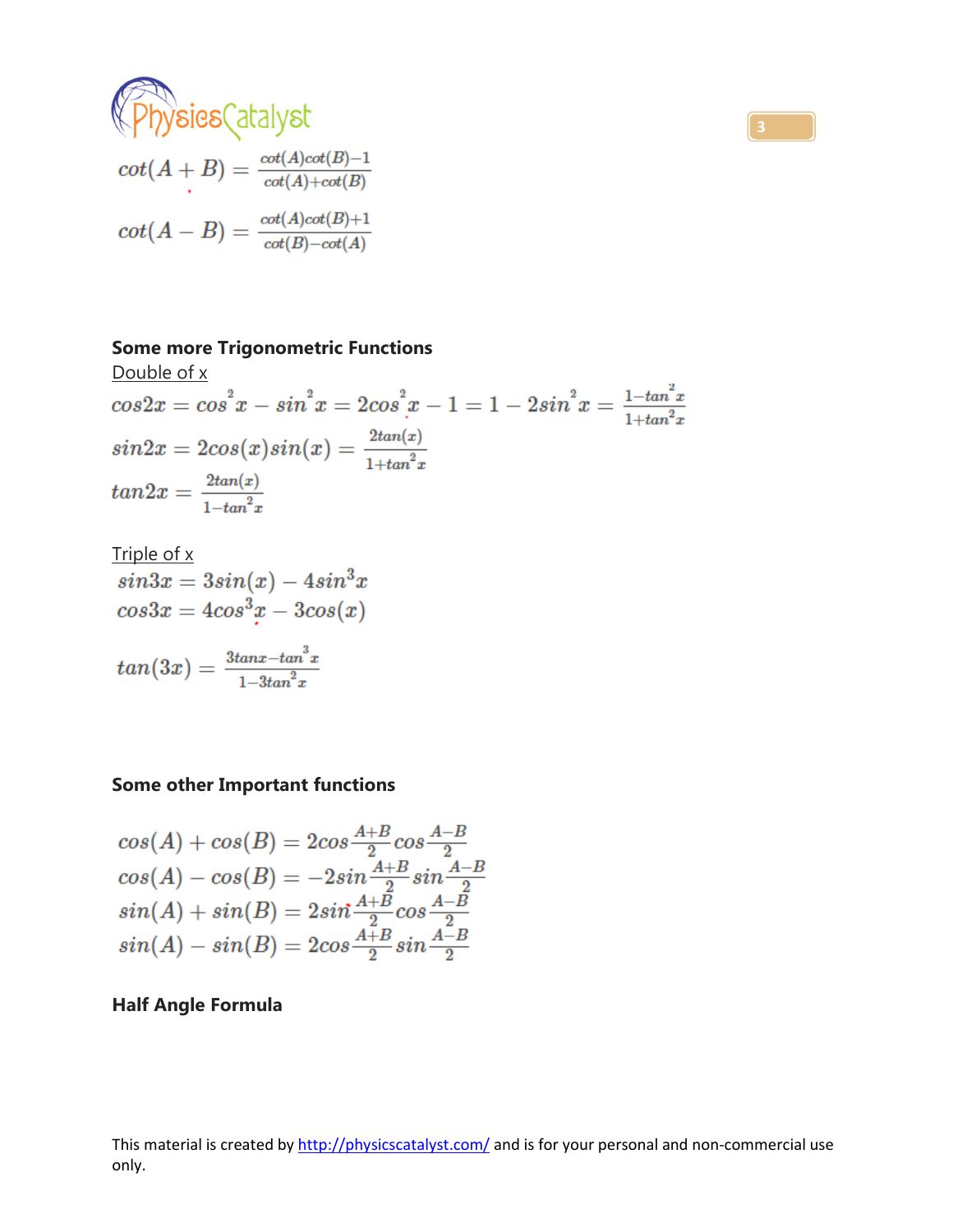

#### **Pythagoras Identities in Radical form**

$$
\sin x = \pm \sqrt{1 - \cos^2 x}
$$

$$
\tan x = \pm \sqrt{\sec^2 x - 1}
$$

$$
\cos x = \pm \sqrt{1 - \sin^2 x}
$$

#### **Power Reducing Functions**

$$
\sin^2 u = \frac{1 - \cos 2u}{2}
$$

$$
\cos^2 u = \frac{1 + \cos 2u}{2}
$$

$$
\tan^2 u = \frac{1 - \cos 2u}{1 + \cos 2u}
$$

#### **Some basics Tips to solve the trigonometry questions**

1) Always try to bring the multiple angles to single angles using basic formula and make sure all your angles are the same. Using sin(2X) and sin X is difficult, but if you use sin2X  $= 2\sin(x)\cos(x)$ , that leaves  $\sin(x)$  and  $\cos(x)$ , and now all your functions match. The same goes for addition and subtraction: don't try working with sin(X+Y) and sin X. Instead, use  $sin(X+Y) = sin(x)cos(y) + cos(x)sin(y)$  so that all the angles match

This material is created by http://physicscatalyst.com/ and is for your personal and non-commercial use only.